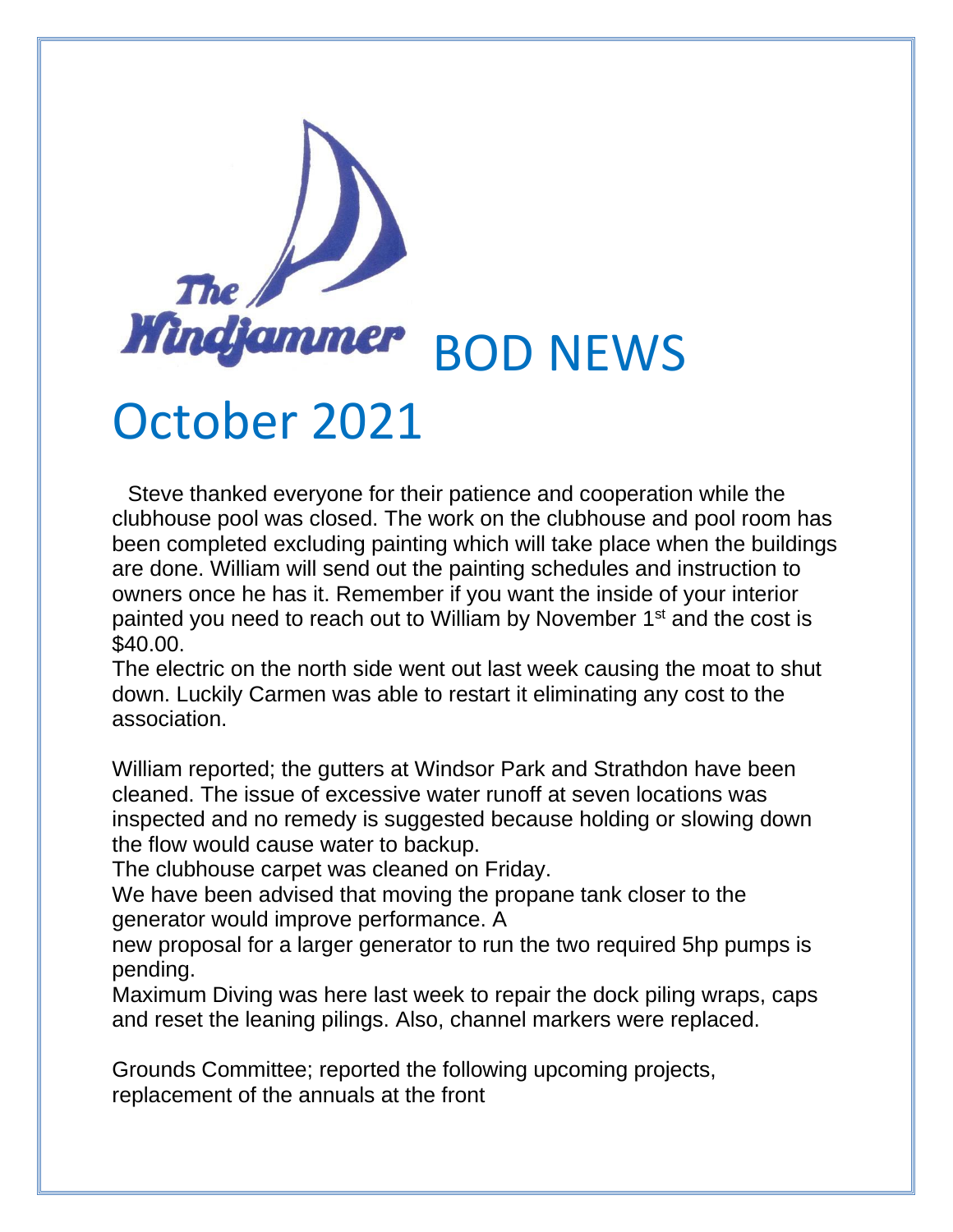entrance and the flagpole area with New Guinea Inpatients, refresh the clubhouse pool terrace with Blue Daze Plants and the Vinca in the area in the front of the clubhouse. We expect the planting to take place the beginning of November by the Committee and with Carmen's help. The remaining shrubs around the clubhouse pool will be replaced with Coco Plum shrubs. Timing for this is dependent on Protech.

Social Committee; Halloween Party October 31. Please RSVP to Judy or Elizabeth as noted on the flyer and emails.

Finance Committee; the Committee has been hard at work on the 2022 budget. The Budget will be presented to the Board on 11/3, owners' proxy will be mailed out 11/8 and the Members Meeting at the Clubhouse 11/23. Please watch your mail and return your vote asap as we need a quorum.

In addition, to our Water Aerobics we have a new owner Diane Setter who will be offer Yoga classes starting in January more info to follow.

## **"Snowbird Reminders":**

Please Park in **your deed parking space**, remember trucks must fit in your space and not hang over. If you go on vacation **park in your space not a guest space**.

Cars are to be washed at the office after business hours not at your building.

Please **no plastic bags** of any kind in the recycle bins; The City of Stuart can refuse to pick up the bins if they see plastic bags!!!

If you have Family or Friends using your unit, please **review our rules** and inform William and your Building Coordinator that someone will be here.;

Dogs must be walked in the designated area; the map is on the website. Also, one dog per unit includes your dog, all are to be 20 lbs. or under.

Roof access must be requested to William **24 hours** in advance;

Laundry room hours are 8:00AM to 9:00PM. Please be courteous to your neighbors by removing your dry laundry timely.